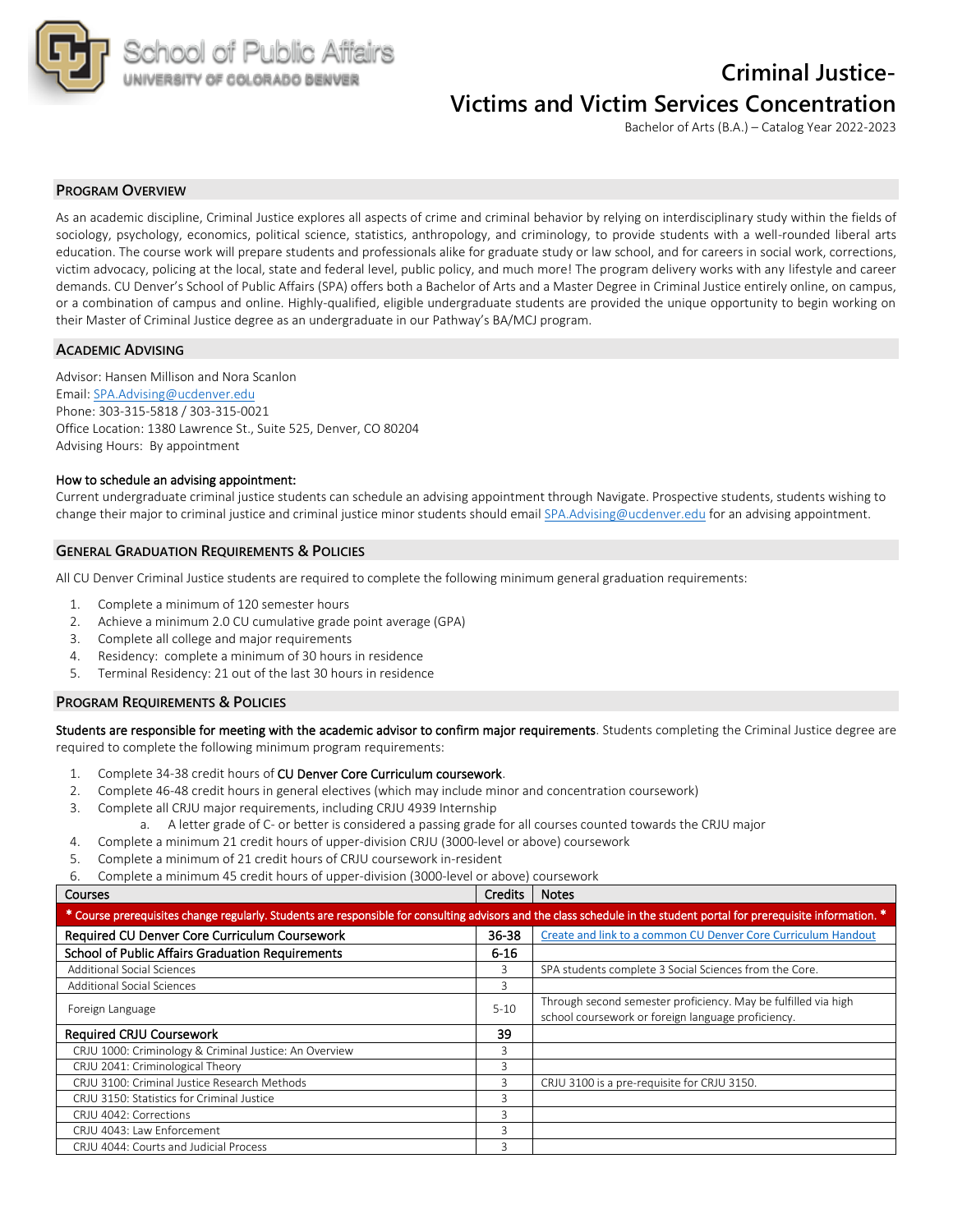

# **Criminal Justice-Victims and Victim Services Concentration**

Bachelor of Arts (B.A.) – Catalog Year 2022-2023

| CRJU 4939: Criminal Justice Internship          | $3 - 9$ | All students must work with CU Denver's Experiential Learning<br>Center (ELC) to enroll and earn credit for their internship.                                                                                                                                                       |
|-------------------------------------------------|---------|-------------------------------------------------------------------------------------------------------------------------------------------------------------------------------------------------------------------------------------------------------------------------------------|
| SOCY 1001: Understanding the Social World       | 3       |                                                                                                                                                                                                                                                                                     |
| CRJU Major Electives                            | 6       | Students must select 6 additional 3000-level (or above) CRJU credit<br>hours. For students completing the Victims and Victim Services,<br>these credits will come from the concentration requirements.                                                                              |
| Outside of CJ Major Electives                   | 6       | Students must select 6 credit hours from the pre-approved Outside<br>of CJ Major Electives list.                                                                                                                                                                                    |
| Victims and Victim Services Concentration       | 12      | Students should work with their academic advisor to optimize course<br>selection for the concentration.                                                                                                                                                                             |
| CRJU 4170 Victimology                           | 3       | Required course for concentration.                                                                                                                                                                                                                                                  |
| CRJU 3298 Trauma in the Criminal Justice System | 3       | Required course for concentration.                                                                                                                                                                                                                                                  |
| Violence Focus Elective (1)                     | 3       | Reference your degree audit and the current catalog for the most<br>updated and complete list of elective options.                                                                                                                                                                  |
| Professional Setting Elective (1 course)        |         | Reference your degree audit and the current catalog for the most<br>updated and complete list of elective options                                                                                                                                                                   |
| <b>General Electives</b>                        | $15-27$ | Students must have a minimum of 120 credits to graduate with a<br>CRJU degree. A minimum of 45 credits must be at 3000-level or<br>above. The number of general electives vary depending on what<br>each student needs to complete 120 credit and 45 credits of upper-<br>division. |

## **SAMPLE ACADEMIC PLAN OF STUDY**

The following academic plan is a *sample* pathway to completing degree requirements for this major. Students should tailor this plan based on previously completed college coursework (e.g., AP, IB, CLEP, dual/concurrent enrollment, and transfer credit), course availability, and individual preferences related to course load, schedules, or add-on programs such as minors or double-majors. This plan assumes the student does not need to complete Foreign Language at CU Denver.

| $\mathbf \omega$        | Semester 1                                                  | <b>CRS</b>     | Semester <sub>2</sub>                                       | <b>CR</b>      |
|-------------------------|-------------------------------------------------------------|----------------|-------------------------------------------------------------|----------------|
| ă<br><b>Tes</b>         | CRJU 1000 (CU Denver Core SOCIAL SCIENCE)                   | 3              | MATH 1010, MATH 1110 or MATH 2830                           | $\overline{4}$ |
|                         | <b>ENGL 1020</b>                                            | 3              | <b>FNGL 2030</b>                                            | 3              |
|                         | SOCY 1001 (CU Denver Core SOCIAL SCIENCE)                   | 3              | <b>CU Denver Core HUMANITIES</b>                            | 3              |
|                         | CU Denver Core ARTS                                         | 3              | CU Denver Core BEHAVIORAL SCIENCE                           | 3              |
|                         | First-Year Experience                                       | 3              | CU Denver Core SOCIAL SCIENCE                               | 3              |
|                         | Semester 3                                                  | <b>CRS</b>     | Semester 4                                                  | <b>CR</b>      |
| Two                     | CRJU 2041                                                   | 3              | CRJU 4042                                                   | 3              |
|                         | CU Denver Core SCIENCE (non-lab)                            | 3              | CU Denver Core INTERNATIONAL PERSPECTIVES                   | 3              |
| Year                    | Foreign Language (if needed) / General Elective             | $3 - 5$        | Foreign Language (if needed) / General Elective             | $3-$           |
|                         | Minor / General Elective                                    | 3              | CU Denver Core SCIENCE (lab)                                | $\overline{4}$ |
|                         | Semester 5                                                  | <b>CRS</b>     | Semester 6                                                  | CR             |
| $\bigoplus$<br>e<br>E   | CRJU 4043                                                   | 3              | CRJU 3150                                                   | 3              |
|                         | CRJU 3100                                                   | 3              | CU Denver Core CULTURAL DIVERSITY                           | 3              |
| ă                       | CRJU Major Elective/ Victim & Victim Services Concentration | 3              | CRJU Major Elective/ Victim & Victim Services Concentration | 3              |
| $\overline{\mathbf{0}}$ | Minor / General Elective                                    | 3              | Outside of CJ Major Elective                                | 3              |
|                         | Minor / General Elective                                    | 3              | Minor / General Elective                                    | $\overline{3}$ |
|                         | Semester 7                                                  | <b>CRS</b>     | Semester 8                                                  | <b>CR</b>      |
|                         | <b>CRJU 4939</b>                                            | 3              | Victim & Victim Services Concentration                      | 3              |
| Four                    | <b>CRJU 4044</b>                                            | 3              | Minor / General Elective                                    | 3              |
|                         | Outside of CJ Major Elective                                | 3              | Minor / General Elective                                    | 3              |
| Year                    | Victim & Victim Services Concentration                      | $\overline{3}$ | Minor / General Elective                                    | 3              |
|                         | Minor / General Elective                                    | $3 - 4$        | Minor / General Elective                                    | 3              |

| Semester 1                                                  | <b>CRS</b> | Semester 2                                                  | CRS        |
|-------------------------------------------------------------|------------|-------------------------------------------------------------|------------|
| CRJU 1000 (CU Denver Core SOCIAL SCIENCE)                   | 3          | MATH 1010, MATH 1110 or MATH 2830                           | 4          |
| <b>ENGL 1020</b>                                            | 3          | <b>ENGL 2030</b>                                            | 3          |
| SOCY 1001 (CU Denver Core SOCIAL SCIENCE)                   | 3          | <b>CU Denver Core HUMANITIES</b>                            | 3          |
| <b>CU Denver Core ARTS</b>                                  | 3          | CU Denver Core BEHAVIORAL SCIENCE                           | 3          |
| First-Year Experience                                       | 3          | CU Denver Core SOCIAL SCIENCE                               | 3          |
| Semester 3                                                  | <b>CRS</b> | Semester 4                                                  | CRS        |
| <b>CRJU 2041</b>                                            | 3          | CRJU 4042                                                   | 3          |
| CU Denver Core SCIENCE (non-lab)                            | 3          | CU Denver Core INTERNATIONAL PERSPECTIVES                   | 3          |
| Foreign Language (if needed) / General Elective             | $3 - 5$    | Foreign Language (if needed) / General Elective             | $3 - 5$    |
| Minor / General Elective                                    | 3          | CU Denver Core SCIENCE (lab)                                | 4          |
| Semester 5                                                  | CRS        | Semester 6                                                  | CRS        |
| <b>CRJU 4043</b>                                            | 3          | CRJU 3150                                                   | 3          |
| <b>CRJU 3100</b>                                            | 3          | CU Denver Core CULTURAL DIVERSITY                           | 3          |
| CRJU Major Elective/ Victim & Victim Services Concentration | 3          | CRJU Major Elective/ Victim & Victim Services Concentration | 3          |
| Minor / General Elective                                    | 3          | Outside of CJ Major Elective                                | 3          |
| Minor / General Elective                                    | 3          | Minor / General Elective                                    | 3          |
| Semester 7                                                  | <b>CRS</b> | Semester 8                                                  | <b>CRS</b> |
| <b>CRJU 4939</b>                                            | 3          | Victim & Victim Services Concentration                      | 3          |
| <b>CRJU 4044</b>                                            | 3          | Minor / General Elective                                    | 3          |
| Outside of CJ Major Elective                                | 3          | Minor / General Elective                                    | 3          |
| Victim & Victim Services Concentration                      | 3          | Minor / General Elective                                    | 3          |
| Minor / General Elective                                    | $3 - 4$    | Minor / General Elective                                    | 3          |

*The number of credits per semester will vary depending on course selection. Students must complete 120 credits minimum.*